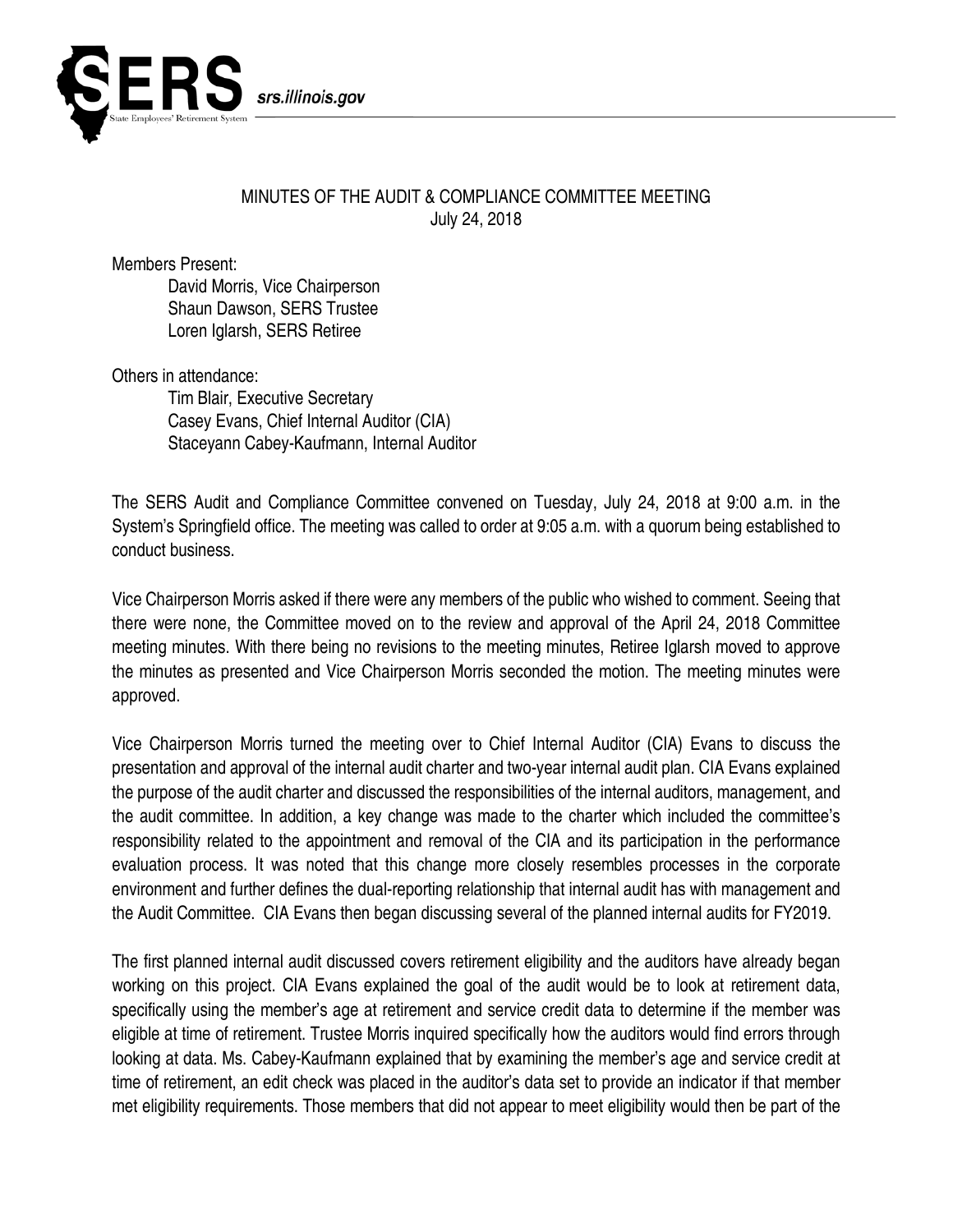

population that would be sampled and tested. She continued by stating that a common reason why a member may appear to be ineligible from the analysis but were in fact eligible for a retirement benefit would be due to the member retiring following their non-occupational disability ceasing. She further explained that this is a special eligibility requirement within the Pension Code where the member could retire when they had not met the traditional eligibility requirements. Ms. Cabey-Kaufmann stated that thus far her testing has not revealed any errors but work was not yet complete and a full report will be provided once work is concluded on this project.

CIA Evans stated that another FY2019 audit that is in process is the retirement tier determination audit. In this project, the auditors will also be looking at large amounts of member data to determine if each member's membership date corresponds to the correct retirement tier. Essentially, the auditors are trying to locate any Tier 1 members that may be incorrectly coded as a Tier 2 member or vice versa. Ms. Cabey-Kaufmann provided an explanation of the process and stated that in her initial analysis, there are times where the membership date does not correspond with the correct retirement tier, which could be indicative of an issue. However, there are several reasons why this could also be a false positive. Several scenarios were discussed including the clarification that Tier 2 members cannot purchase military service to make them a Tier 1 member. Ms. Cabey-Kaufmann concluded by stating work is still ongoing on this project and an update would be provided during the next meeting.

CIA Evans moved on to discuss the annual risk assessment and the risk assessment process. It was explained that there are several risks that the retirement system can actively manage and work to mitigate and then there are also those risks which cannot be managed well. The committee reviewed and discussed risks presented in this assessment.

The Committee reviewed the executive summary of the administrative expenditures audit that was recently completed. This audit covered all operating costs of the retirement system aside from benefit and refund payments. CIA Evans explained that the retirement systems' administrative costs are a fraction of a percent of the retirement systems' total expenditures each fiscal year, but that they are required by statute to review these areas which is primarily due to the many financial reporting and compliance requirements of the State. Ms. Cabey-Kaufman then highlighted the two audit findings which she drafted for this audit.

The Committee was directed to an executive summary of the benefit recalculations audit performed over the course of fiscal year 2018. This audit included a mixture of benefit calculations over the last three calendar years including retirement, survivor, and disability benefits. Of all the recalculations performed during fiscal year 2018, the only errors noted were from very specific benefit situations. CIA Evans noted that potential underpayments can occur when survivor benefits are being paid and a QILDRO exists. Further, potential overpayments could occur when survivor benefits are improperly paid due to the member receiving a widowsurvivor contribution refund and not repaying that refund to qualify a survivor for benefits. CIA Evans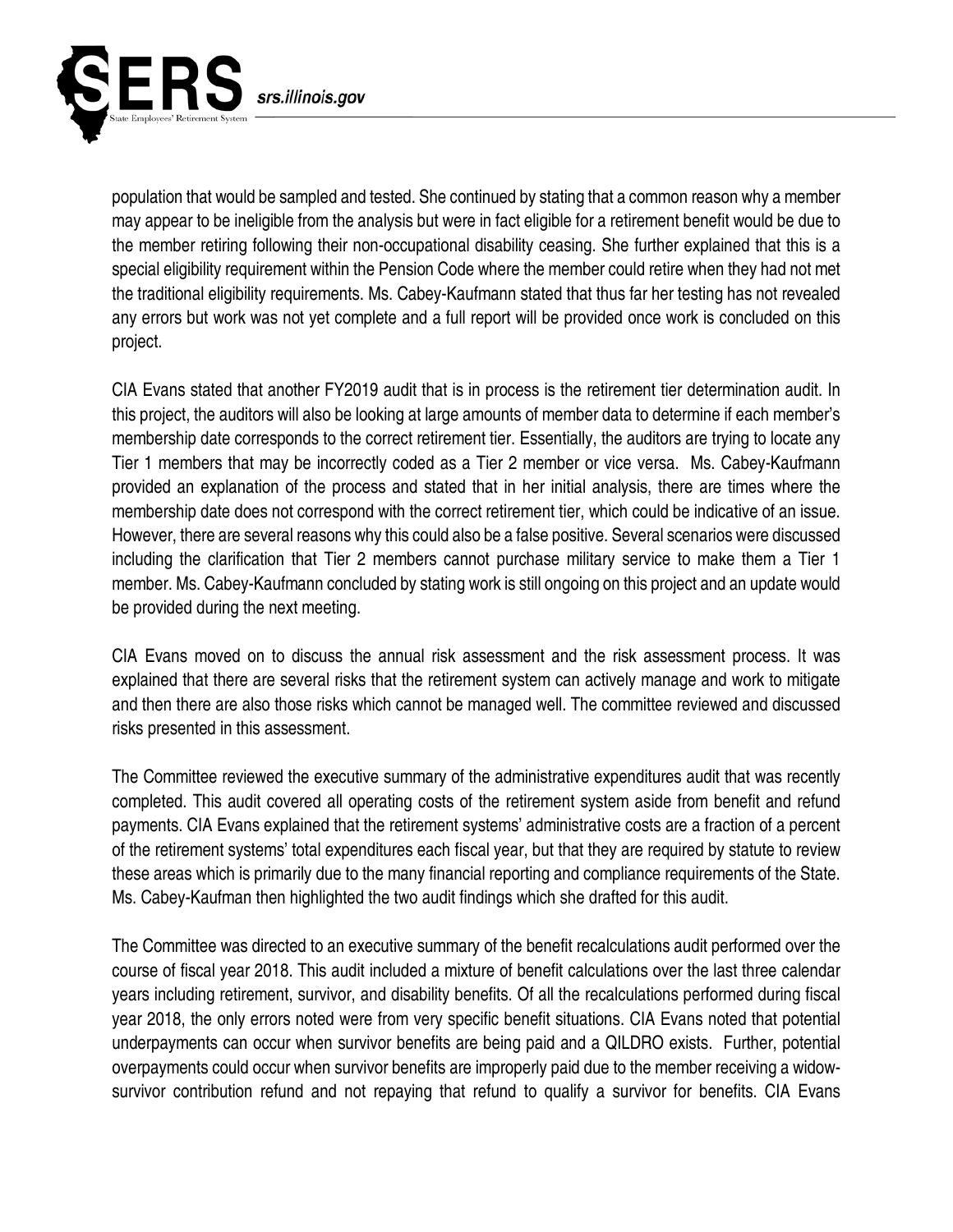

explained that warning messages were implemented on the benefit calculation sheets that would alert staff of these potential issues. It was explained that most retirement, survivor, and disability calculations are very straight forward and at low risk for calculation errors, but that some more complex benefit scenarios may pose a greater risk of a calculation error.

CIA Evans discussed the remaining audits planned for fiscal year 2019 including audits covering accounts receivables, optional service purchases, and termination refunds. Trustee Dawson inquired as if the internal auditors would be looking at back wage claims and step increases that will presumably be paid in the near future. Trustee Dawson stated that once the Department of Corrections and Department of Human Services back pay was made, it would be a considerable sum of money and that there will likely be adjustments to member pensions based on this payment.

CIA Evans stated that while he and Ms. Cabey-Kaufmann cannot audit the back-wage payments made by the payroll agencies or the payroll adjustments for step increases, it would be feasible and prudent to audit the related pension adjustments. The auditors have discussed possibly recalculating step increases due to SERS staff since the auditors would have the records to do so. Trustee Morris inquired as to if this might be outside the scope of the internal audit work, and CIA Evans clarified that they would be performing an audit after the payroll transactions have been processed and that the internal auditors do not serve as a final reviewer in any payment process. CIA Evans stated that this audit would be included in either late fiscal year 2019 or early fiscal year 2020 depending on when the payments occur and as time allows.

Trustee Morris stated that reviewing previous back wage claims would be helpful to ensure the system and methods in place already are adequate. The group was in agreement, and CIA Evans then asked for a motion to approve the internal audit charter and two-year internal audit plan which will be amended to include an audit of back wage claims after the payments have been made and when data is available to the auditors. The motion was made by Trustee Dawson and was seconded by Trustee Iglarsh. The internal audit charter and audit plan was approved.

CIA Evans stated that IT pre-implementation audits were scheduled for fiscal year 2018, but that no significant implementations were placed into production during this time period. The auditors expect significant modules to be placed into production during fiscal year 2019 to the SRS Central application, and as such, have requested the IT development staff give the auditors adequate notice of the releases so that audit testing can be performed on these systems. CIA Evans noted that IT staff is working on developing the retirement setup and calculation process, optional service purchases functionality, and accounting arrearages module during the current development.

The various staff of the retirement system have been reviewing new functionality as it is released in the quality assurance testing environment and then report various bugs to the development staff to remedy. While there